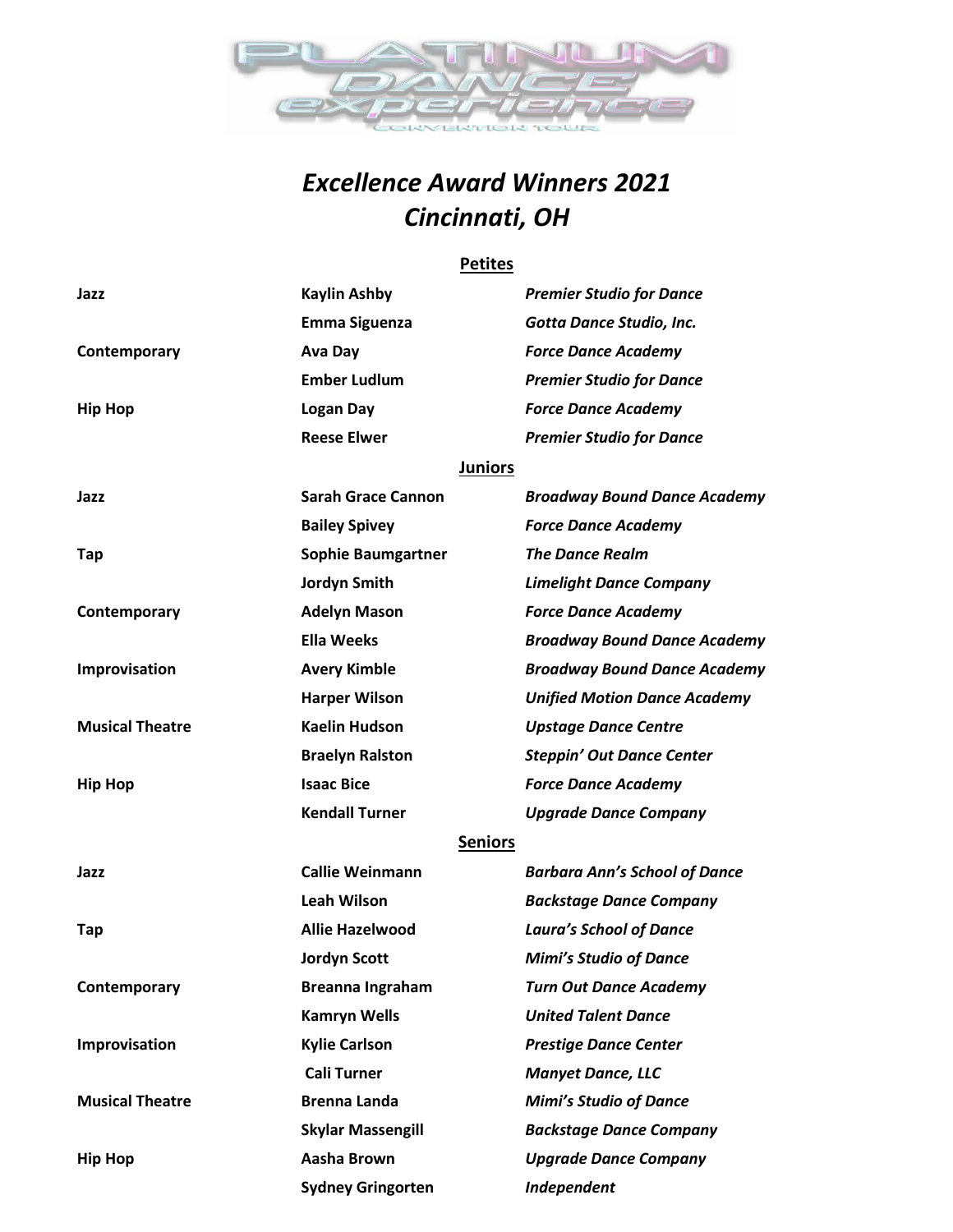

# *Scholarship Award Winners 2021 Cincinnati, OH*

## **Petites**

| \$25 Gift Certificate         | Ava Day                   | <b>Force Dance Academy</b>       |
|-------------------------------|---------------------------|----------------------------------|
|                               | James Leo                 | Gotta Dance Studio, Inc.         |
| <b>Discovery Spotlight GC</b> | <b>Reagan Roach</b>       | <b>Force Dance Academy</b>       |
|                               | <b>Havyn LesCallett</b>   | <b>Steppin' Out Dance Center</b> |
| <b>Improv Winner</b>          | <b>Maxwell Willoughby</b> | Gotta Dance Studio, Inc.         |
| <b>Free Solo Certificate</b>  | <b>Kaylin Ashby</b>       | <b>Premier Studio for Dance</b>  |
|                               | <b>Ember Ludlum</b>       | <b>Premier Studio for Dance</b>  |
| <b>Free PDC Scholarship</b>   | Logan Day                 | <b>Force Dance Academy</b>       |

### **Juniors**

| \$25 Gift Certificate         | Susannah Jouwstra         | <b>Premier Studio for Dance</b>     |
|-------------------------------|---------------------------|-------------------------------------|
|                               | <b>Avery Kimble</b>       | <b>Broadway Bound Dance Academy</b> |
|                               | <b>Kendall Turner</b>     | <b>Upgrade Dance Company</b>        |
| <b>Discovery Spotlight GC</b> | <b>Isaac Bice</b>         | <b>Force Dance Academy</b>          |
|                               | <b>Adelyn Mason</b>       | <b>Force Dance Academy</b>          |
| <b>Improv Winner</b>          | <b>Sophie Baumgartner</b> | <b>The Dance Realm</b>              |
|                               | Ella Weeks                | <b>Broadway Bound Dance Academy</b> |
| <b>Opening # PDC</b>          | <b>Morgan Flick</b>       | <b>Turn Out Dance Academy</b>       |
|                               | <b>Megan Galvan</b>       | <b>Upstage Dance Centre</b>         |
| <b>Opening # Nationals</b>    | <b>Kaelin Hudson</b>      | <b>Upstage Dance Centre</b>         |
|                               | <b>Bayley Spivey</b>      | <b>Force Dance Academy</b>          |
| <b>Free Solo Certificate</b>  | <b>Eva Campbell</b>       | <b>Steppin' Out Dance Center</b>    |
|                               | <b>Sarah Grace Cannon</b> | <b>Broadway Bound Dance Academy</b> |
| <b>Free PDC Scholarship</b>   | <b>Emma Cathcart</b>      | <b>Force Dance Academy</b>          |
|                               | Jordyn Smith              | <b>Limelight Dance Company</b>      |